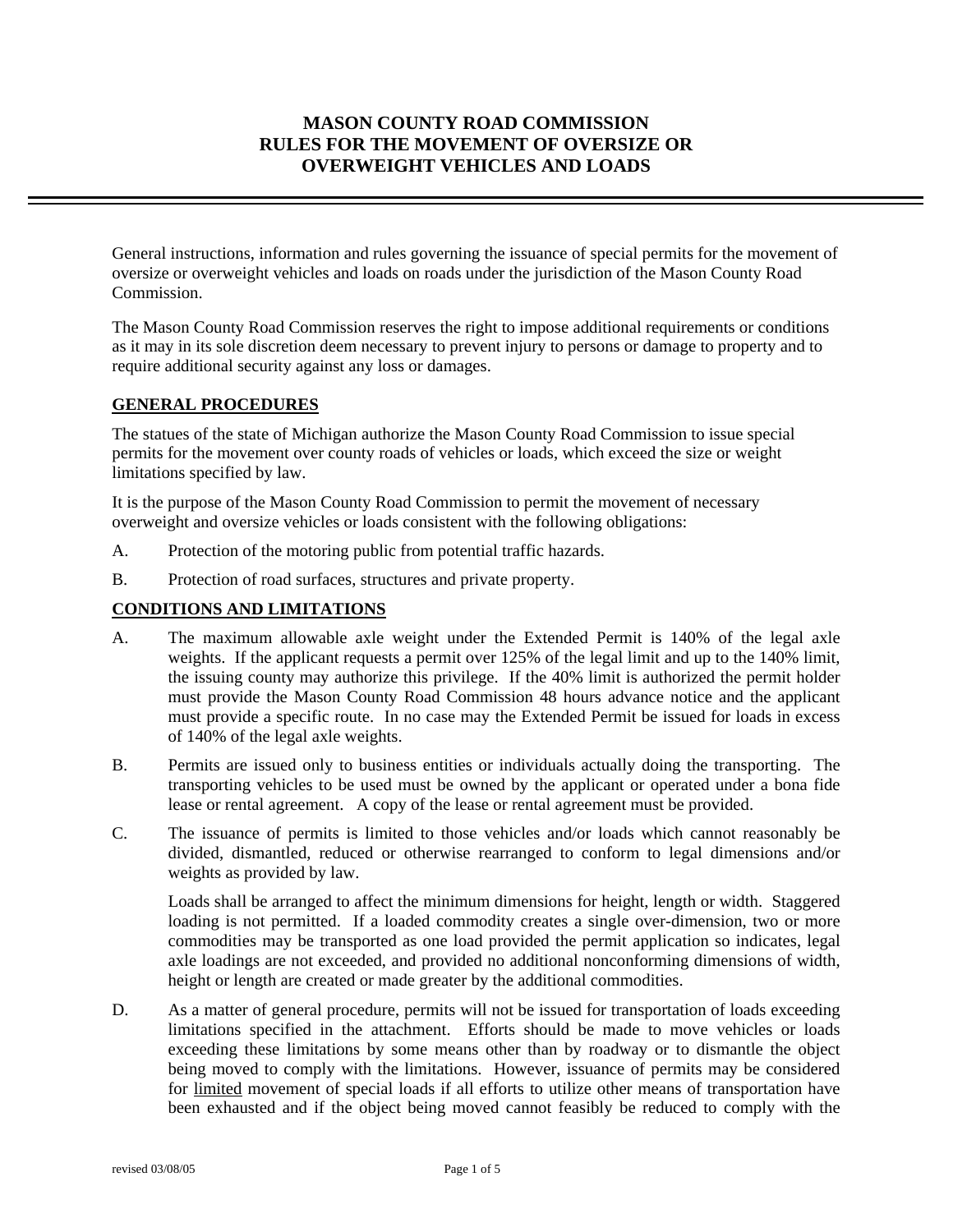specified limitations. A complete written explanation is to be submitted with a properly completed application for further consideration.

E. Weight- A request for an overweight permit will not be approved for a load consisting of more than one object, and in no event, shall any wheel load exceed 700 pounds per inch of tire width.

No overweight permits will be issued during the springtime weight restrictions period, except in case of public emergency.

- F. Height- Careful consideration must be given to any application requesting movement where the overall height exceeds 13 feet 6 inches because of possible overhead obstructions on proposed routes. All applications for permits in excess of 13 feet 6 inches shall certify that the proposed route has been traveled to assure vertical clearance.
- G. Escort Vehicles- An escort vehicle must be a passenger car or pickup truck with at least one flashing or rotating amber light on top of the cab. Amber lights are to be visible for 360 degrees for a distance of 500 ft.
- H. Oversize Permits are issued for daylight hours only, Monday through Saturday, with the exception that Mobile Home permits are not valid on Saturday. In special instances other time limitations may be considered.

Under no conditions will a Oversize permit be issued for a movement to take place from noon on the day preceding and continuing until daylight of the  $1<sup>st</sup>$  day after the holidays here listed:

New Year's Day, Memorial Day, Fourth of July, Labor Day, Thanksgiving Day, Christmas Day

When a holiday occurs on a Friday or Monday, permits will not be valid for the period beginning at noon before the three day weekend, and ending daylight of the  $1<sup>st</sup>$  day after the three day weekend. Mobile Home permits are not valid until noon of the day following the holiday or three day weekend.

I. A single round trip permit may be issued for one move in and one move out; this permit may be valid for 5 business days. A multiple trip permit may be issued for an unlimited number of trips in 5 business day period.

| Permit Fees- | Single Move and Single Mobile Home Permit               | \$25.00  |
|--------------|---------------------------------------------------------|----------|
|              | Multiple Trip Single Move                               | \$ 50.00 |
|              | Extended Transportation and Extended Mobile Home Permit | \$100.00 |
|              | Buildings and Special Loads                             | \$100.00 |
|              |                                                         |          |

\*Checks and money orders to be made payable to the Mason County Road Commission

- K. Any of the following actions shall immediately void the permit and subject the applicant to appropriate legal action: (a) Misrepresentation of information set forth in an application for permit; (b) Any operation on highways beyond the size or weight limitations shown on the permit; (c) a change or erasure on the permit.
- L. All hydraulic attachments or mechanisms must be securely immobilized with adequate chains and binders. Vehicles must have air or lift axles on the ground.
- M. Vehicles shall be registered as required by Michigan statute and will not violate any statute or ordinance, rule or regulation of any state agency or subdivision of the state. Vehicles shall comply with all statutory provisions as to other permits, licensing, motor vehicle equipment and operation. Overweight permits valid only if transporting equipment is licensed for maximum legal axle loadings.
- N. Any approvals, reviews, and inspections of any nature by the Mason County Road Commission, its officers, agents, and employees shall not be construed as a warranty or assumption of liability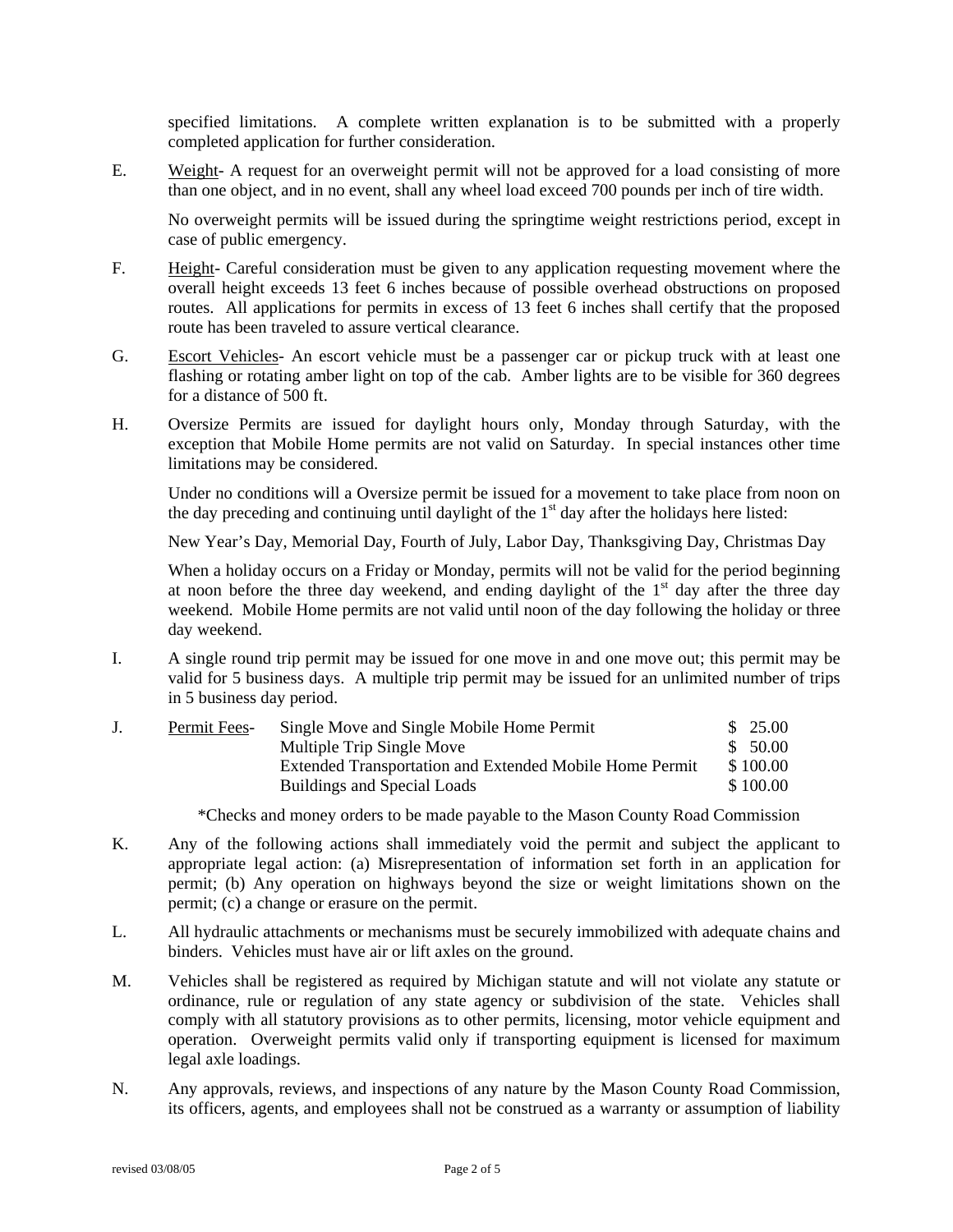on the part of the Mason County Road Commission. It is expressly understood and agreed that any such approvals are for the sole and exclusive purposes of the Road Commission, which is acting in a governmental capacity. Any approvals, reviews, and inspections by the Mason County Road Commission will not relieve the permittee of the permittee's obligations hereunder, nor are such approvals, reviews, and inspections by the Mason County Road Commission to be construed as a warranty as to the propriety of the permittee's performance.

O. Applicant agrees to accept responsibility for any damage caused to wires, mailboxes, trees, buildings, or the road, including the structures and appurtenances, and shall reimburse the appropriate parties for any damage caused by the moving of said vehicle or load. Applicant shall save harmless, indemnify, defend, and represent the Board against any and all claims for bodily injury or property damage, or any other claim arising out of or related to the moving of said vehicle, load, or its presence on or use of the highway by said vehicle and load.

### **HOW SINGLE MOVE PERMITS ARE OBTAINED**

Application may be submitted at the Mason County Road Commission office by mail, in person, by facsimile or by electronic means if available (with prior approval).

### **INSURANCE REQUIREMENTS**

Insurance coverage as required by the laws of this state shall be in effect for moves operating with an oversize or overweight permit. Permits are not valid if insurance expires. Applicant to present evidence that at least the following insurance coverage is in full force and effect on each vehicle while operating on the public highways under special permit

| <b>Automobile Liability</b> |  |
|-----------------------------|--|
|                             |  |
|                             |  |
|                             |  |
|                             |  |
| General Liability           |  |
|                             |  |
|                             |  |

The permittee or contractor shall name the Mason County Road Commission as additional insured, by name, on the certificate of insurance worded as follows:

"The Board of Mason County Road Commissioners, the Mason County, and their officers, agents and employees, are named as additional insured parties."

### **CONSTRUCTION EQUIPMENT (SCRAPERS, MOBILE CRANES, LOADERS, ETC.) PREFABRICATED ITEMS (STRUCTURAL STEEL, TRUSSES, TANKS & AWNINGS, ETC.) BOATS**

### SINGLE TRIP PERMITS

Maximum overall dimensions (loaded or unloaded):

16 feet in width 15 feet in height 150 feet in overall combination length

### EXTENDED PERMITS

Maximum overall dimensions (loaded or unloaded):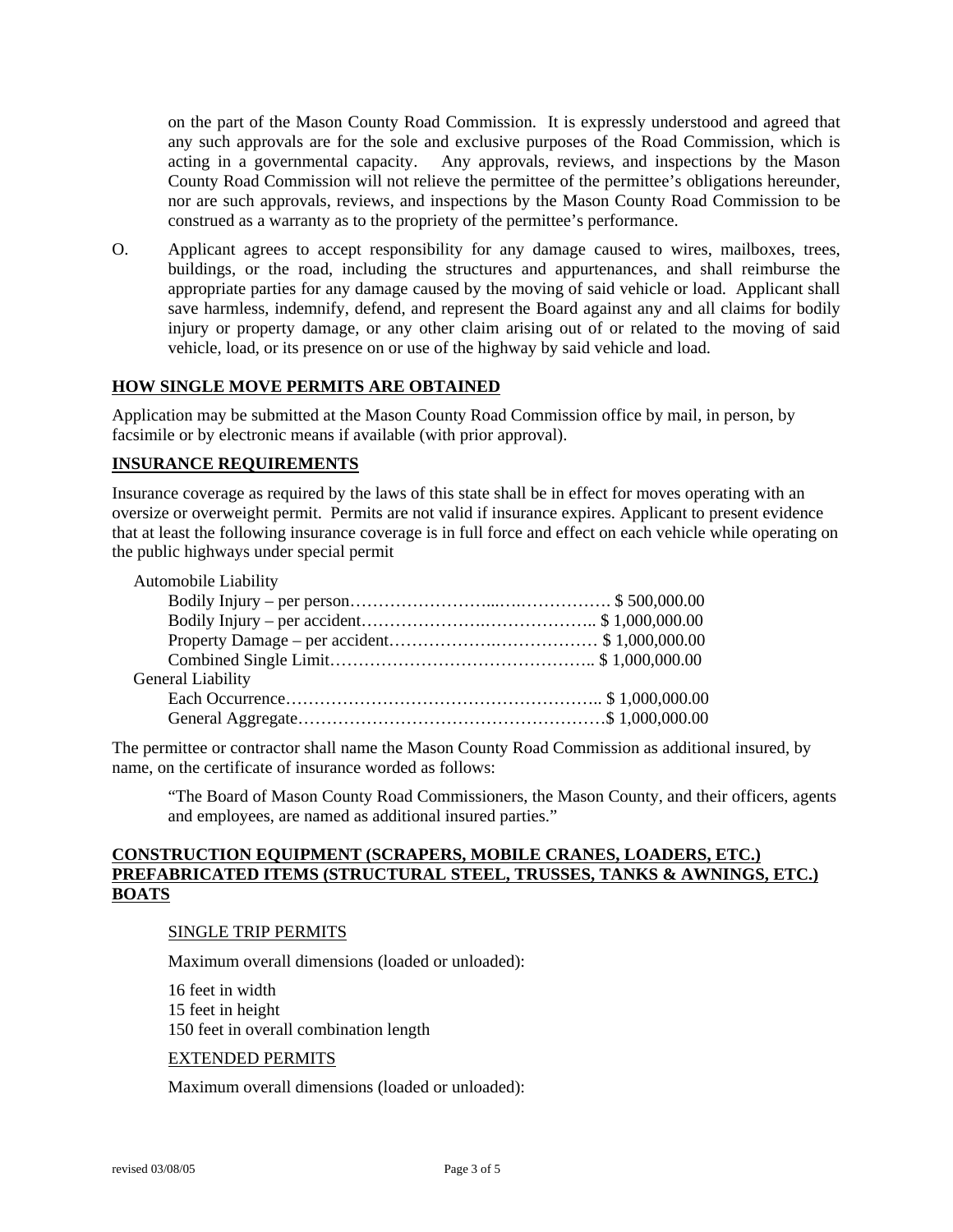12 feet 6 inches in width 13 feet 6 inches in height 75 feet in overall combination length 45 feet in length of one truck or power unit

# **MOBILE HOMES**

### SINGLE TRIP PERMITS

- WIDTH: 16 feet in actual body width and fixtures not to exceed 6 inches on each side.
- HEIGHT: When height is over 13'6", it is the applicant's responsibility to check for vertical clearance and overhead obstructions along route
- LENGTH: 80 ft. in body length of the mobile home or module; 95 feet overall length with towing vehicle.

### EXTENDED PERMITS

- WIDTH: 14 feet in actual body width and fixtures not to exceed 3 inches on each side.
- HEIGHT: 14 feet, when height is over 13'6", it is the applicant's responsibility to check for vertical clearance and overhead obstructions along route.
- LENGTH: 80 ft. in body length of the mobile home or module; 95 feet overall length with towing vehicle.

### **POLES, PIPE & SIMILAR TYPE LOADS**

### SINGLE TRIP PERMITS

Maximum overall dimensions (loaded or unloaded):

16 feet in width 15 feet in height 150 feet in overall combination length

### EXTENDED PERMITS

Maximum overall dimensions (loaded or unloaded):

9 feet in width 13 feet 6 inches in loaded height 75 feet in overall combination length

Consideration will be given to the issuance of extended permits for loads of utility poles in excess of 75 feet to:

- i. Public utility companies and organizations doing work for public utility companies.
- ii. Firms under contract to utility companies and wishing to obtain extended permits in excess of 75 feet in length shall submit written confirmation from the utility company. The permits, if issued, will be issued to cover the service area of the utility company.